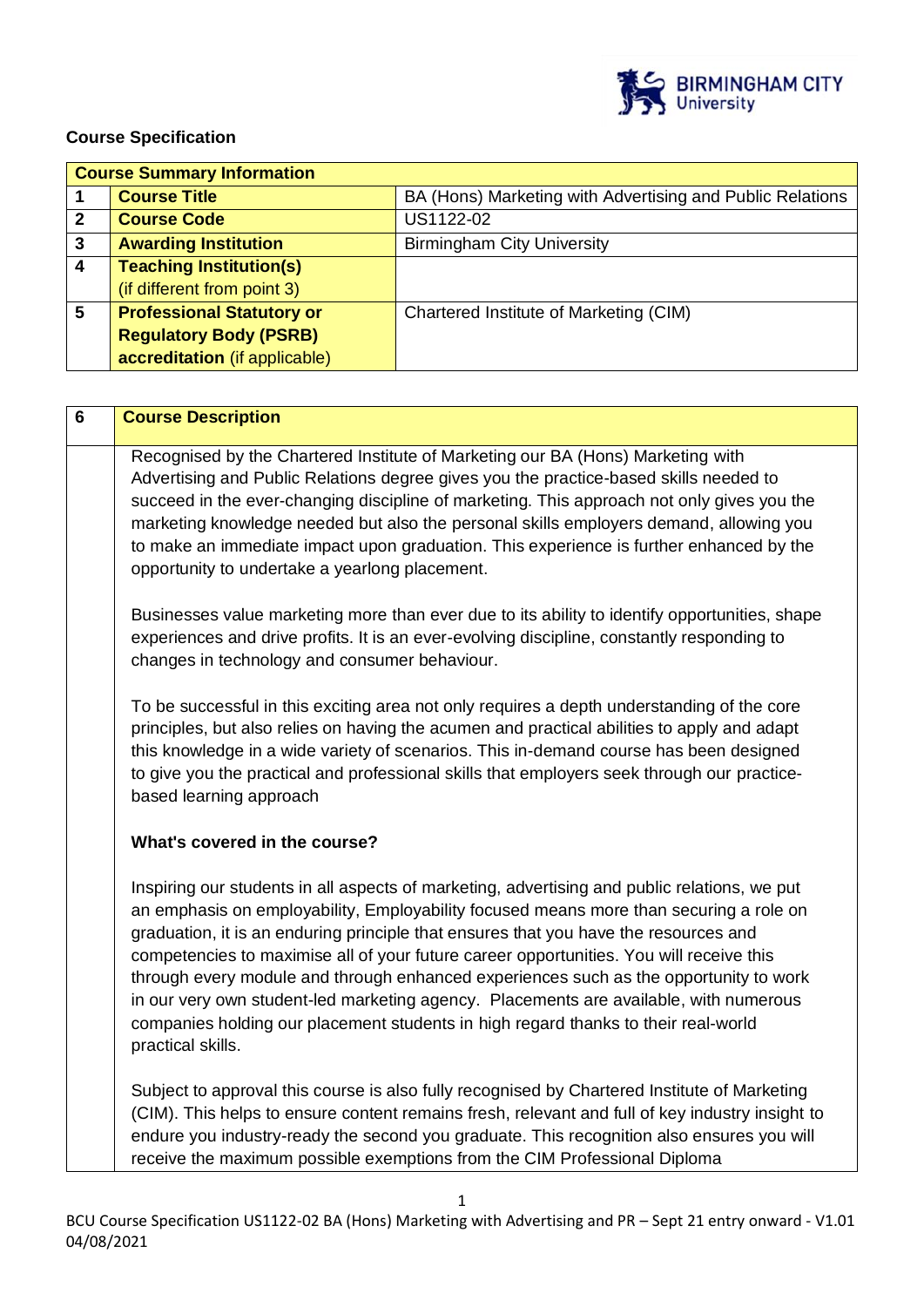

This course is one of five marketing degrees that have been designed to meet the diverse areas of marketing. Your course allows you to understand all of the core principles of marketing with advertising and public relations but it is part of a suite which allows you to switch to another course irrespective of the one you entered on. This allows you to develop additional specialist skills of your choice and career aspirations, alongside the core underpinning market concepts you will need in practice.

Each course in the suite has been designed to:

- Equip students with the ability to apply marketing theory and practice in a variety of business situations.
- Develop key transferable skills that are essential to a career in marketing.
- Meet the accreditation requirements of Chartered Institute of Marketing.
- Provide students with the opportunity to develop specialist marketing skills of their choice.

You can switch to alternative course after the first year, as all level 4 modules are common to all courses. On successful completion of this level, you will be able to choose a degree from the following list or remain on BA Marketing with Advertising and Public Relations course:

- BA (Hons) Marketing with Commercial Management
- BA (Hons) Marketing with Digital Communication
- BA (Hons) Marketing with Consumer Psychology
- BA (Hons) Marketing

| $\overline{7}$ | <b>Course Awards</b>                                             |              |                |
|----------------|------------------------------------------------------------------|--------------|----------------|
| 7a             | <b>Name of Final Award</b>                                       | <b>Level</b> | <b>Credits</b> |
|                |                                                                  |              | <b>Awarded</b> |
|                | Bachelor of Arts with Honours Marketing with Advertising and     | Level 6      | 360            |
|                | <b>Public Relations</b>                                          |              |                |
|                |                                                                  |              |                |
|                | Bachelor of Arts with Honours Marketing with Advertising and     | Level 6      | 480            |
|                | <b>Public Relations with Professional Practice Year</b>          |              |                |
| 7b             | <b>Exit Awards and Credits Awarded</b>                           |              |                |
|                | Certificate of Higher Education Marketing with Advertising and   | Level 4      | 120            |
|                | <b>Public Relations</b>                                          |              |                |
|                |                                                                  |              |                |
|                | Diploma of Higher Education Marketing with Advertising and       | Level 5      | 240            |
|                | <b>Public Relations</b>                                          |              |                |
|                |                                                                  |              |                |
|                | Bachelor of Arts Marketing with Advertising and Public Relations | Level 6      | 300            |
|                |                                                                  |              |                |
|                | Bachelor of Arts Marketing with Advertising and Public Relations | Level 6      | 420            |
|                | with Professional Placement Year                                 |              |                |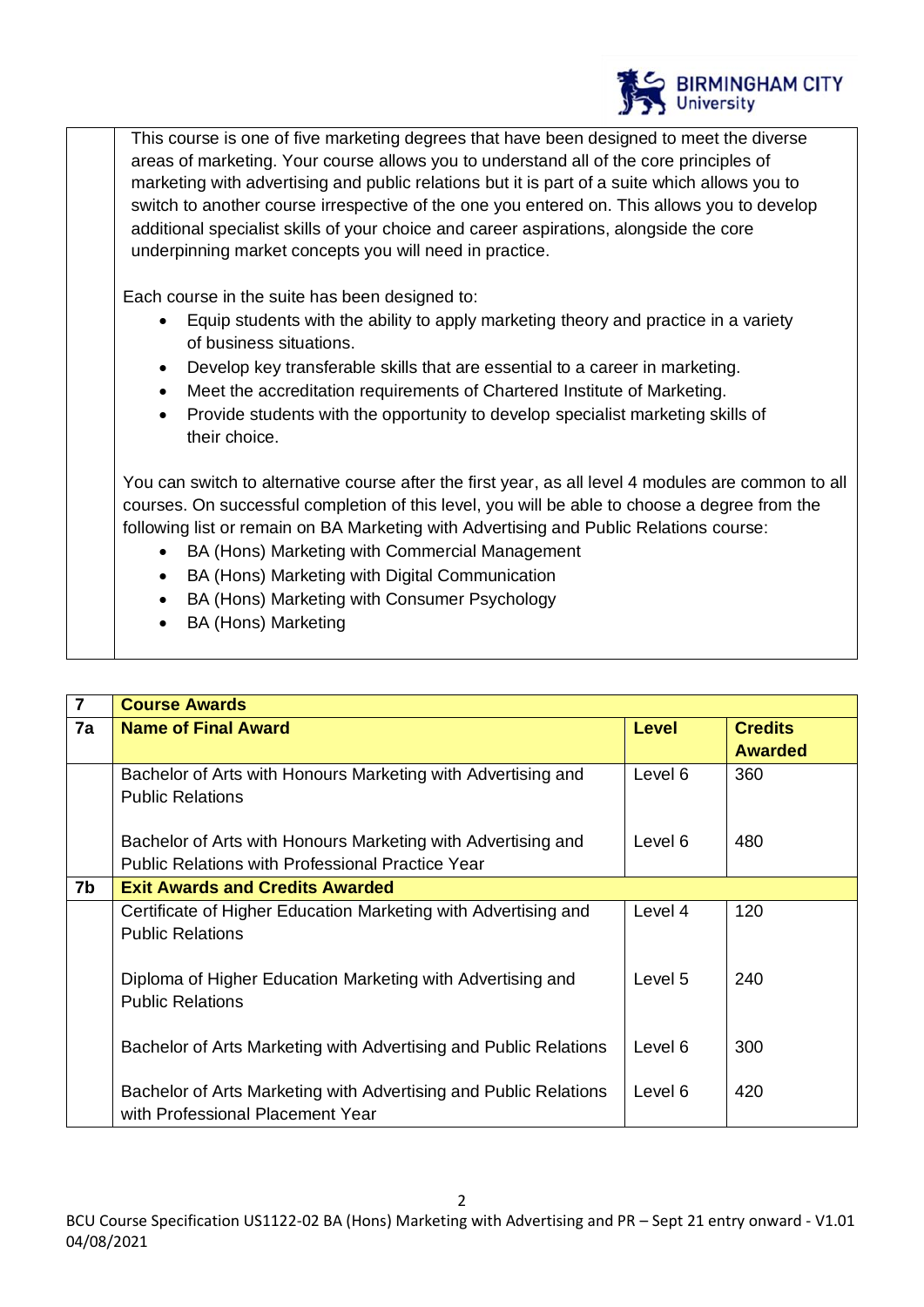

| <b>Derogation from the University Regulations</b> |
|---------------------------------------------------|
| None                                              |

| 9                             | <b>Delivery Patterns</b> |                             |                          |           |
|-------------------------------|--------------------------|-----------------------------|--------------------------|-----------|
| <b>Mode(s) of Study</b>       |                          | <b>Location(s) of Study</b> | <b>Duration of Study</b> | Code(s)   |
| Full Time                     |                          | <b>City Centre</b>          | 3 years                  | US1122-02 |
| Full Time with                |                          | City Centre (and            | 4 years                  | US1124-02 |
| <b>Professional Placement</b> |                          | placement provider)         |                          |           |
| Year                          |                          |                             |                          |           |
| Part Time                     |                          | <b>City Centre</b>          | 5 years                  | US1123-02 |

# **10 Entry Requirements**

The admission requirements for this course are stated on the course page of the BCU website at <https://www.bcu.ac.uk/>, or may be found by searching for the course entry profile located on the UCAS website.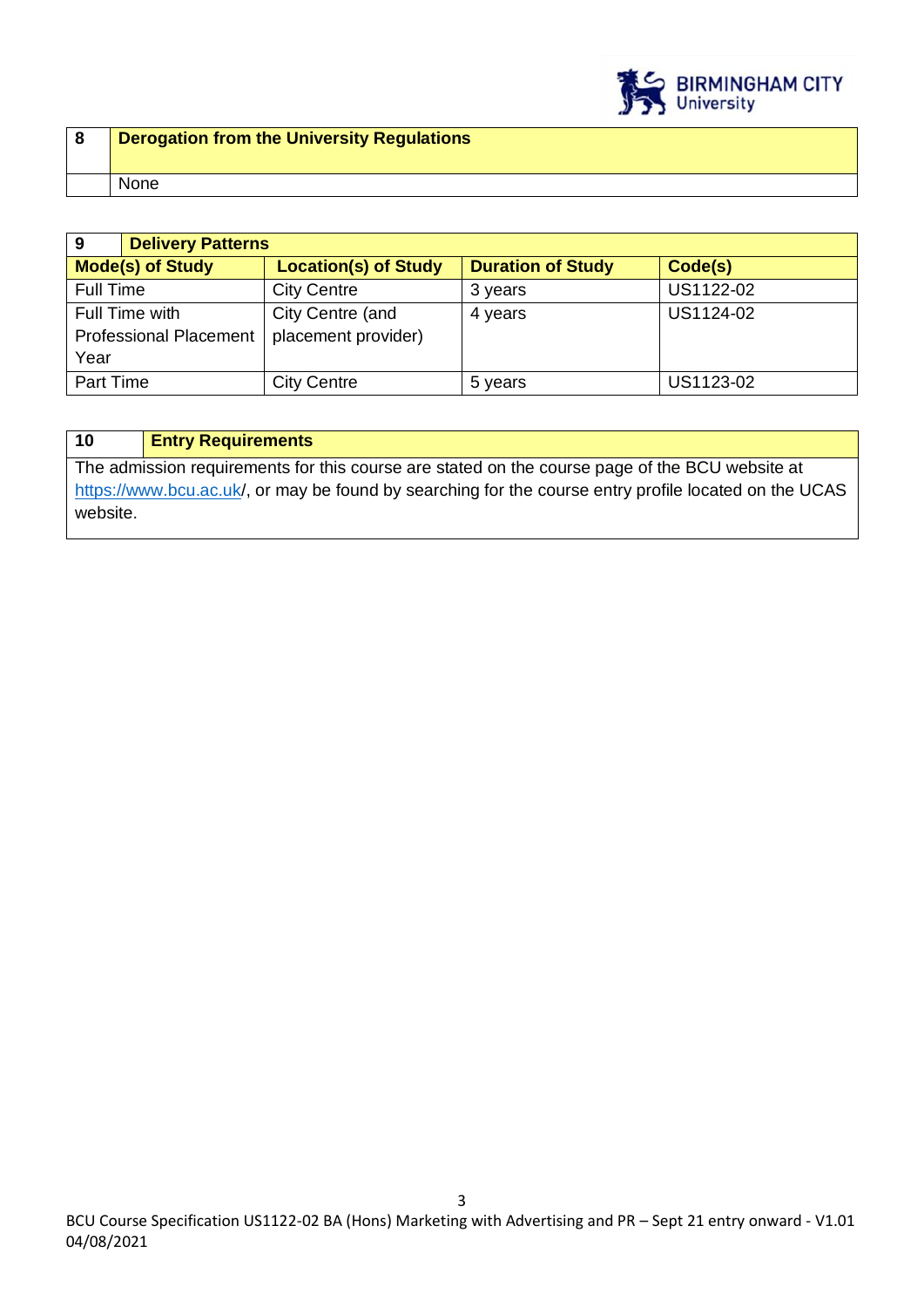

| 11a            | <b>Course Level Outcomes</b>                                                                   |  |
|----------------|------------------------------------------------------------------------------------------------|--|
|                | This degree course will progress you through level learning outcomes detailed below to         |  |
|                | ensure that you meet the benchmarks set out in the latest Quality Assurance Agency for         |  |
|                | Higher Education (QAA) subject benchmark for Business and Management standards as well         |  |
|                | as the overall course learning outcomes detailed.                                              |  |
|                | Level 4 - Theoretical Underpinning                                                             |  |
| $\mathbf{1}$   | Develop knowledge and understanding of the major theories, principles, concepts of             |  |
|                | marketing, advertising and public relations                                                    |  |
| $\overline{2}$ | Recognise the practices of marketing, advertising and public relations within a wider          |  |
|                | business context.                                                                              |  |
| 3              | Acquire of key transferable skills essential to a career in marketing, advertising and public  |  |
|                | relations                                                                                      |  |
| $\overline{4}$ | Apply acquired marketing knowledge and transferable skills within a defined marketing          |  |
|                | environment.                                                                                   |  |
|                | Level 5 - Professional Practice Emphasis                                                       |  |
| $\mathbf{1}$   | Differentiate a range of marketing advertising and public relations strategies.                |  |
| $\overline{2}$ | Utilise principles of marketing, advertising and public relations practice in an operational   |  |
|                | context.                                                                                       |  |
| 3              | Critically analyse commercial scenarios and use a range of marketing and business              |  |
|                | techniques to solve a set marketing problem.                                                   |  |
| $\overline{4}$ | Effectively communicate and present information, arguments and analysis in a variety of        |  |
|                | forms                                                                                          |  |
|                | Level 6 - Strategic Focus                                                                      |  |
| $\mathbf{1}$   | Formulate marketing, advertising and public relations knowledge and skills to critically       |  |
|                | evaluate and formulate evidence-based arguments and identify solutions to both defined and     |  |
|                | uncertain marketing problems.                                                                  |  |
| $\overline{2}$ | Design and construct effective methods of communicating marketing concepts and other           |  |
|                | relevant work, accurately and reliably using a range of specialist techniques and practices.   |  |
| 3              | Implement professional skills in contexts where the scope of the task and the criteria for     |  |
|                | decisions are generally well defined, but where some personal responsibility and initiative is |  |
|                | required.                                                                                      |  |
| $\overline{4}$ | Apply professional and academic skills to create and justify compelling marketing solutions.   |  |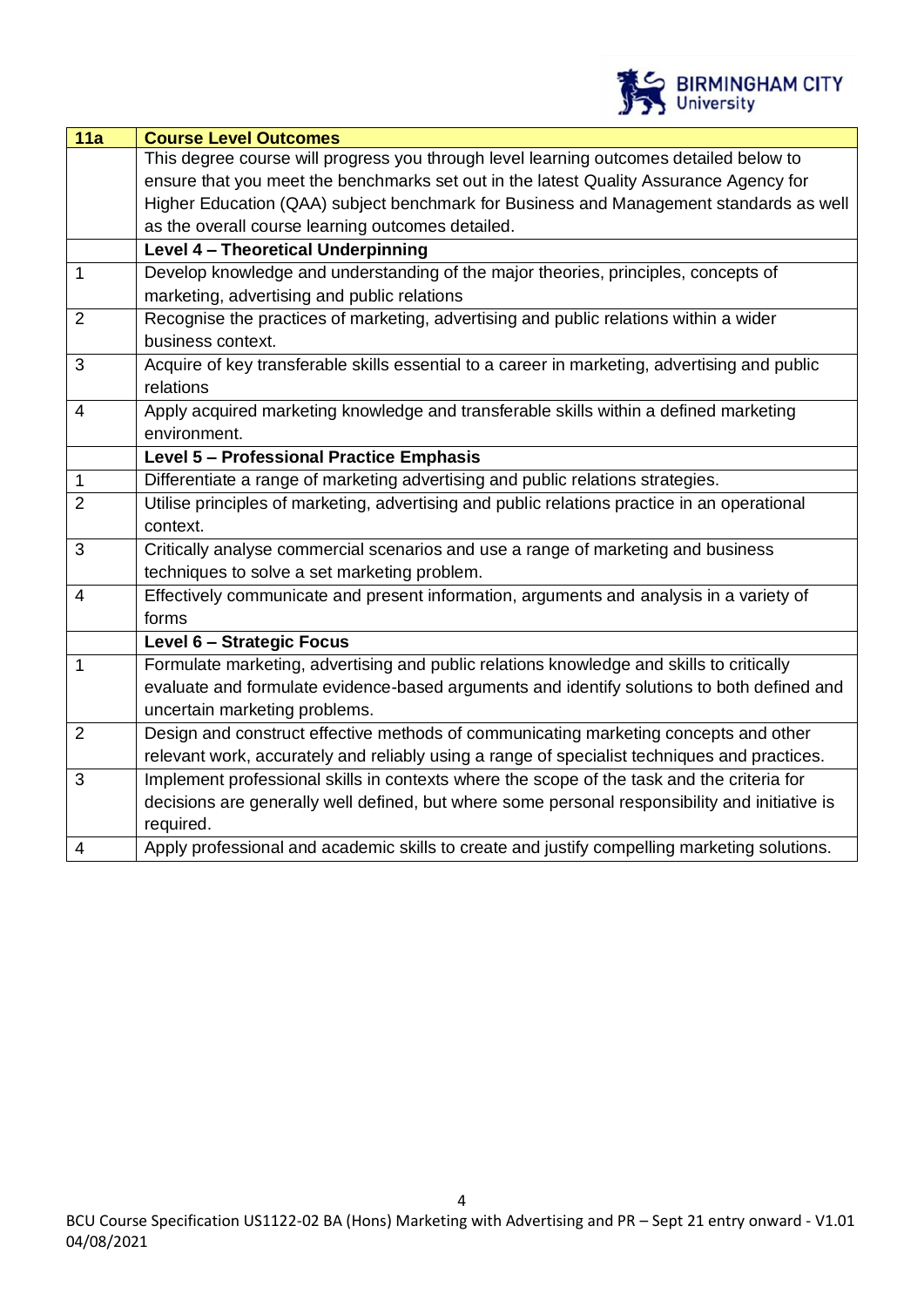

| 11 <sub>b</sub> | <b>Course Learning Outcomes</b>                                                                                                                                                                                   |  |
|-----------------|-------------------------------------------------------------------------------------------------------------------------------------------------------------------------------------------------------------------|--|
|                 | The overall course learning aims are:                                                                                                                                                                             |  |
|                 | Knowledge and Understanding:                                                                                                                                                                                      |  |
|                 | On successful completion of the BA (Hons) Marketing with Advertising and Public Relations                                                                                                                         |  |
|                 | course you will be able to:                                                                                                                                                                                       |  |
| K1              | Appraise and apply the major theories, principles and concepts of marketing, advertising<br>and public relations                                                                                                  |  |
| K <sub>2</sub>  | Interpret the practices of marketing advertising and public relations within a wider business<br>context and defined marketing environment.                                                                       |  |
| K <sub>3</sub>  | Utilise principles of marketing,, advertising and public relations practice in an operational<br>context.                                                                                                         |  |
| K4              | Use a range of marketing and business techniques to initiate and undertake critical analysis<br>of business scenarios, applying findings to solve a set marketing problem.                                        |  |
| K <sub>5</sub>  | Utilise marketing knowledge, understanding and skills to critically evaluate and formulate<br>evidence-based arguments and identify solutions to both defined and uncertain marketing<br>problems.                |  |
| K <sub>6</sub>  | Differentiate, evaluate and create a range of marketing, advertising and public relations<br>strategies and tactics.                                                                                              |  |
| K7              | Identify international issues and assess the impact for marketing operations and strategy.                                                                                                                        |  |
| K <sub>8</sub>  | Evaluate the ethical and sustainability impact of marketing decisions.                                                                                                                                            |  |
|                 | <b>Skills and Other Attributes:</b><br>On successful completion of the BA (Hons) Marketing Advertising and Public Relations<br>course, you will have acquired skills in the following areas, with the ability to: |  |
| T1              | Effectively communicate and present information, arguments and analysis in a variety of<br>forms, including written and oral communication.                                                                       |  |
| T2              | Compose and construct effective methods of communicating marketing concepts and other<br>relevant work, accurately and reliably using a range of specialist techniques and practices.                             |  |
| T3              | Apply appropriate professional skills in a variety of business and marketing scenarios.                                                                                                                           |  |
| T4              | Utilise and apply appropriate professional skills to create and justify compelling marketing<br>solutions.                                                                                                        |  |
| T <sub>5</sub>  | Employ critical thinking skills to explain and solve marketing related issues.                                                                                                                                    |  |
| T6              | Use creative thinking to design innovative solutions in a given marketing context.                                                                                                                                |  |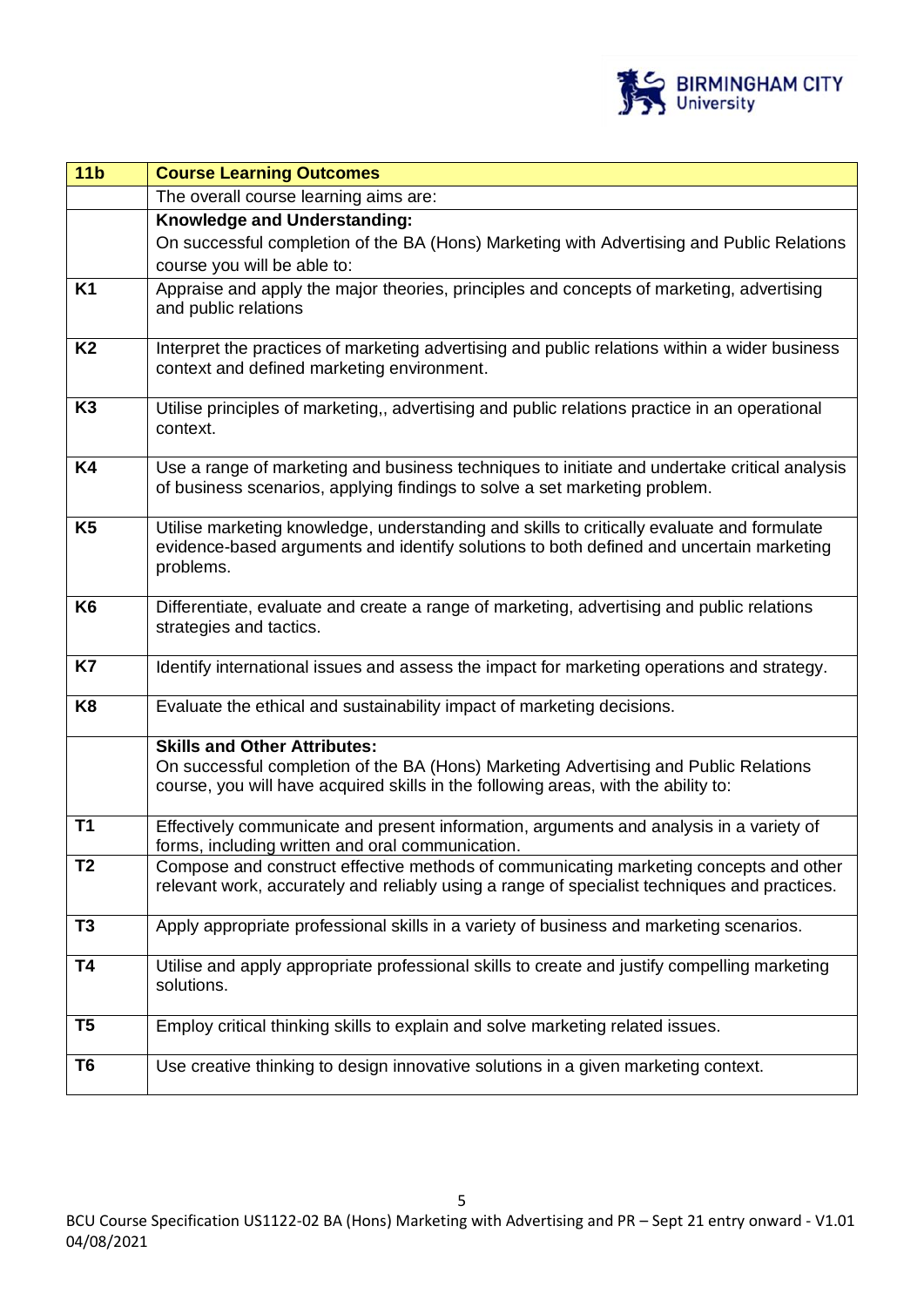

#### **12 Course Requirements**

#### **12a Level 4:**

*In order to complete this course a student must successfully complete all the following CORE modules (totalling 120 credits):*

| <b>Module Code</b> | <b>Module Name</b>                  | <b>Credit Value</b> |
|--------------------|-------------------------------------|---------------------|
| <b>MKT4022</b>     | <b>Principles of Marketing</b>      | 20                  |
| <b>MKT4024</b>     | Developing Your Personal Brand      | 20                  |
| <b>MKT4023</b>     | <b>Creative Concepts and Design</b> | 20                  |
| <b>MKT4025</b>     | <b>Consumer Behaviour</b>           | 20                  |
| <b>ACC4034</b>     | <b>Finance for Managers</b>         | 20                  |
| <b>MKT4026</b>     | <b>Content Marketing</b>            | 20                  |

#### **Level 5:**

*In order to complete this course a student must successfully complete all the following CORE modules (totalling 120 credits):*

| <b>Module Code</b>     | <b>Module Name</b>                         | <b>Credit Value</b> |  |
|------------------------|--------------------------------------------|---------------------|--|
| MKT5XXX                | <b>Brand Dynamics and Activation</b>       | 20                  |  |
| MKT5XXX                | Data, Insights and Analytics               | 20                  |  |
| MKT5XXX                | <b>Marketing Communications Planning</b>   | 20                  |  |
| MKT5XXX                | <b>Experience Design</b>                   | 20                  |  |
| MKT5XXX                | <b>Visual Communications for Marketers</b> | 20                  |  |
| MAN5XXX                | <b>Live Event Experiences</b>              | 20                  |  |
| <b>Optional Module</b> |                                            |                     |  |
| ACC5XXX                | <b>ACC5XXX Study Abroad</b>                | 20                  |  |

### **Level 5:**

*In order to qualify for the award of BA (Hons) Marketing with Advertising and Public Relations with Professional Placement Year a student must successfully complete the following module:*

| <b>Module Code</b> | <b>Module Name</b>                 | <b>Credit Value</b> |
|--------------------|------------------------------------|---------------------|
| <b>PLA5XXX</b>     | <b>Professional Placement Year</b> | 120                 |

### **Level 6:**

*In order to complete this course a student must successfully complete all the following CORE modules (totalling 80 credits):*

| <b>Module Code</b> | <b>Module Name</b> | <b>Credit Value</b> |  |
|--------------------|--------------------|---------------------|--|
|                    |                    |                     |  |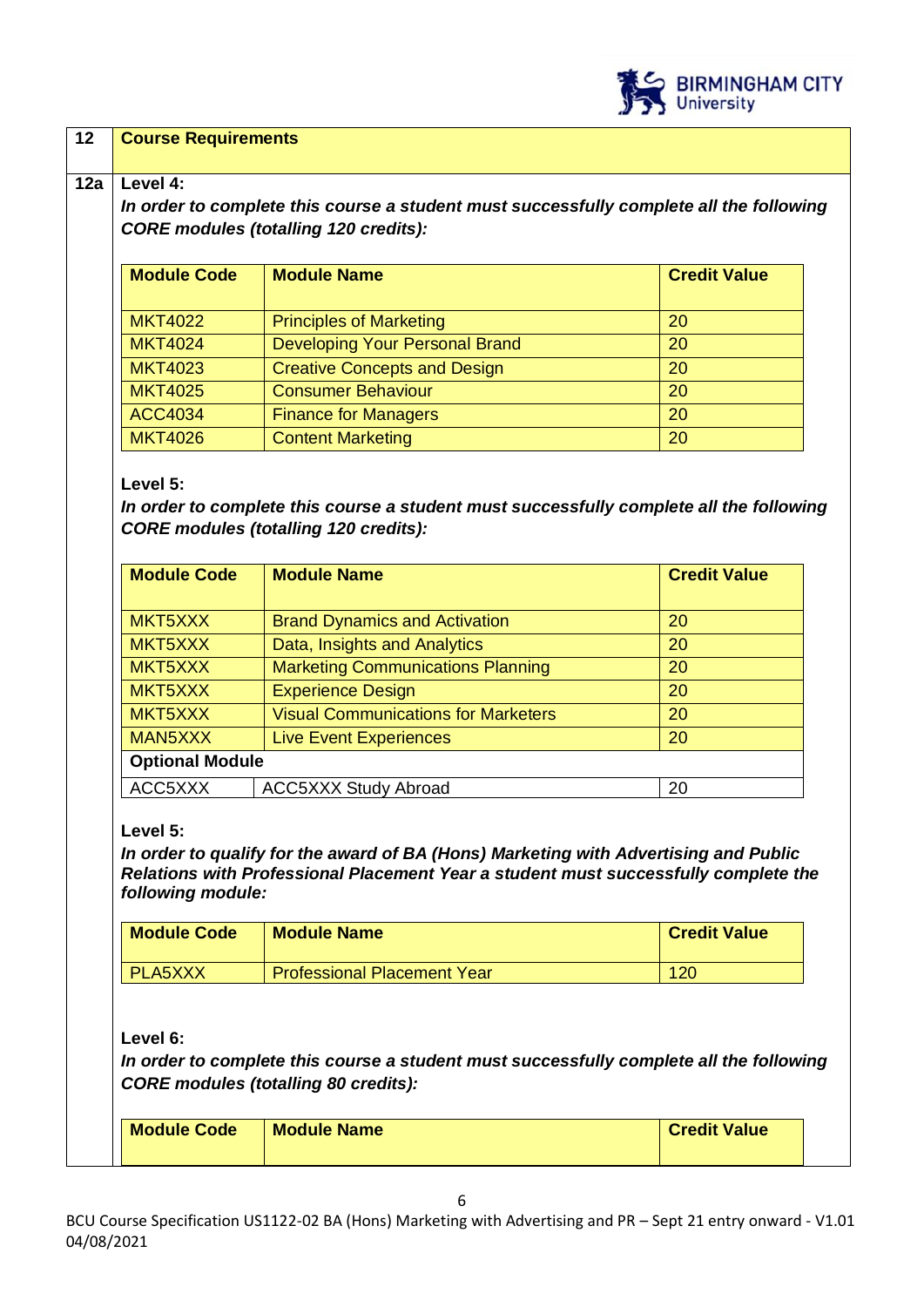

| MKT6XXX | <b>Marketing Strategy and Leadership</b>          | <b>20</b> |
|---------|---------------------------------------------------|-----------|
| MKT6XXX | <b>One Planet Business</b>                        | <b>20</b> |
| MKT6XXX | <b>Contemporary Advertising</b>                   | -20       |
| MKT6XXX | <b>Public Relations and Reputation Management</b> | <b>20</b> |

*In order to complete this course a student must successfully complete at least 40 credits from the following indicative list of OPTIONAL modules*

| <b>Module Code</b> | <b>Project Routes</b>                        | <b>Credit Value</b> |
|--------------------|----------------------------------------------|---------------------|
| MKT6XXX            | Creativity, Innovation and Entrepreneurship  | 20                  |
| MKT6XXX            | <b>Managing Customer Relationships</b>       | 20                  |
| MKT6XXX            | <b>Digital Analytics for Marketing</b>       | 20                  |
| MKT6XXX            | Selling and Sales Management                 | 20                  |
| MKT6XXX            | <b>Cross Cultural Consumer Behaviour</b>     | 20                  |
| MKT6XXX            | <b>Digital Enterprise</b>                    | 20                  |
| <b>BUS6XXX</b>     | <b>Business Advice Project (Major)</b>       | 40                  |
| <b>BUS6XXX</b>     | <b>Business Research Project (Major)</b>     | 40                  |
| <b>BUS6XXX</b>     | <b>Business Start-Up Project (Major)</b>     | 40                  |
| <b>BUS6XXX</b>     | Community Advice Project (Major)             | 40                  |
| <b>BUS6XXX</b>     | <b>Employability Project (Major)</b>         | 40                  |
| QME6XXX            | Economics Research Project (Major)           | 40                  |
| BUS6XXX +          | Business Research Methodology and Practice + | 20                  |
| <b>BUS6XXX</b>     | <b>Business Research Project</b>             | 20                  |
| BUS6XXX +          | Business Research Methodology and Practice + | 20                  |
| <b>BUS6XXX</b>     | <b>Business Start-Up Project</b>             | 20                  |
| BUS6XXX +          | Business Research Methodology and Practice + | 20                  |
| <b>BUS6XXX</b>     | <b>Community Advice Project</b>              | 20                  |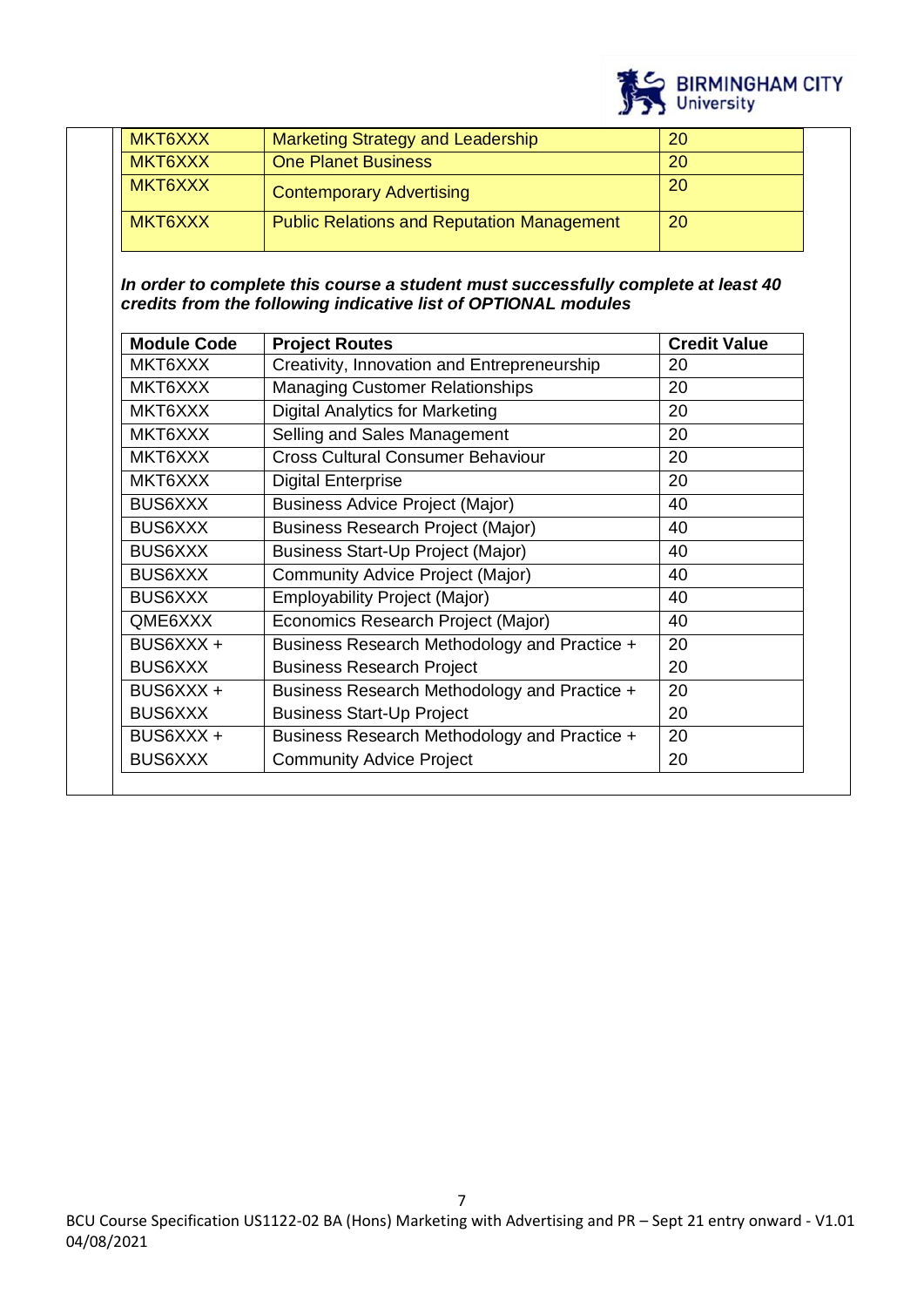

### **12b Structure Diagram**

 $\mathbf{r}$ 

### **Full Time Course Structure**

*Please note list of optional modules is indicative only. Students' choice will not be guaranteed for optional modules but a fair and transparent process will be adopted and shared with students.*

| Level<br>4 | S <sub>1</sub> | <b>Principles of Marketing</b><br>(20 credits)                                           | Developing Your<br><b>Personal Brand</b><br>(20 credits) | Creative<br><b>Concepts and Design</b><br>(20 credits)          |  |
|------------|----------------|------------------------------------------------------------------------------------------|----------------------------------------------------------|-----------------------------------------------------------------|--|
|            | S <sub>2</sub> | Consumer<br>Behaviour<br>(20 credits)                                                    | Finance for<br>Managers<br>(20 credits)                  | <b>Content Marketing</b><br>(20 credits)                        |  |
|            |                |                                                                                          |                                                          |                                                                 |  |
|            | S <sub>1</sub> | <b>Brand Dynamics</b><br><b>And Activation</b><br>(20 credits)                           | Data, Insights and<br>Analytics<br>(20 credits)          | <b>Visual Communications</b><br>(20 credits)                    |  |
| Level<br>5 |                | Optional International Exchange                                                          |                                                          |                                                                 |  |
|            | S <sub>2</sub> | <b>Marketing Communications</b><br>Planning<br>(20 credits)                              | <b>Experience Design</b><br>(20 credits)                 | Live Event Experiences<br>(20 credits)                          |  |
|            |                |                                                                                          |                                                          | Optional: Study Abroad<br>(20 credits)                          |  |
|            |                |                                                                                          | Optional International Exchange                          |                                                                 |  |
|            | S <sub>1</sub> | <b>Project Route</b><br>$(40 \text{ credits})$ /<br><b>Option Module</b><br>(20 credits) | Marketing Strategy and<br>Leadership<br>(20 credits)     | <b>Contemporary Advertising</b><br>(20 credits)                 |  |
| Level<br>6 | S <sub>2</sub> | <b>Project Route</b><br>$(40 \text{ credits})$ /<br><b>Option Module</b><br>(20 credits) | <b>One Planet Business</b><br>(20 credits)               | PR Planning and<br><b>Reputation Management</b><br>(20 credits) |  |

### **Optional Modules**

#### **Semester 1**

Creativity, Innovation and Entrepreneurship Managing Customer Relationships Digital Analytics for Marketing

### **Semester 2**

Selling and Sales Management Cross Cultural Consumer Behaviour Digital Enterprise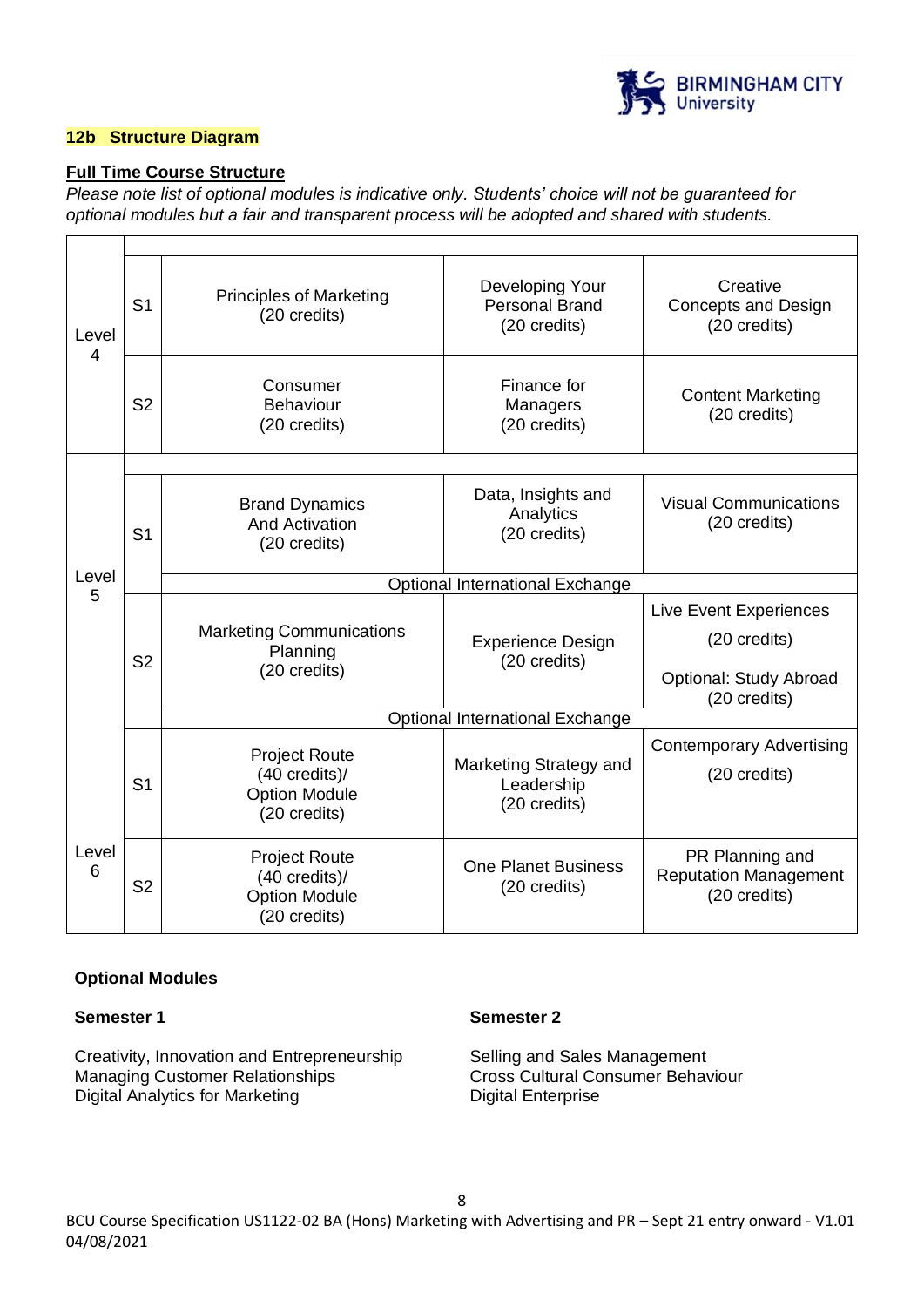

| Level<br>4 | S <sub>1</sub>                            | <b>Principles of Marketing</b><br>(20 credits)                                           | Developing Your<br><b>Personal Brand</b><br>(20 credits) | Creative<br><b>Concepts and Design</b><br>(20 credits)                           |
|------------|-------------------------------------------|------------------------------------------------------------------------------------------|----------------------------------------------------------|----------------------------------------------------------------------------------|
|            | S <sub>2</sub>                            | Consumer<br>Behaviour<br>(20 credits)                                                    | Finance for<br>Managers<br>(20 credits)                  | <b>Content Marketing</b><br>(20 credits)                                         |
|            |                                           |                                                                                          |                                                          |                                                                                  |
|            | S <sub>1</sub>                            | <b>Brand Dynamics</b><br><b>And Activation</b><br>(20 credits)                           | Data, Insights and<br>Analytics<br>(20 credits)          | <b>Visual Communications</b><br>(20 credits)                                     |
|            |                                           |                                                                                          | Optional International Exchange                          |                                                                                  |
| Level<br>5 | S <sub>2</sub>                            | Marketing<br>Communications<br>Planning<br>(20 credits)                                  | <b>Experience Design</b><br>(20 credits)                 | Live Event Experiences<br>(20 credits)<br>Optional: Study Abroad<br>(20 credits) |
|            |                                           |                                                                                          | Optional International Exchange                          |                                                                                  |
|            | Professional Placement Year (120 credits) |                                                                                          |                                                          |                                                                                  |
|            |                                           |                                                                                          |                                                          |                                                                                  |
| Level<br>6 | S <sub>1</sub>                            | <b>Project Route</b><br>$(40 \text{ credits})$ /<br><b>Option Module</b><br>(20 credits) | Marketing Strategy and<br>Leadership<br>(20 credits)     | <b>Contemporary Advertising</b><br>(20 credits)                                  |
|            | S <sub>2</sub>                            | <b>Project Route</b><br>$(40 \text{ credits})$ /<br><b>Option Module</b><br>(20 credits) | <b>One Planet Business</b><br>(20 credits)               | PR Planning and<br><b>Reputation Management</b><br>(20 credits)                  |

### **Full Time with Professional Placement Year Course Structure**

### **Optional Modules**

### **Semester 1**

Creativity, Innovation and Entrepreneurship Managing Customer Relationships Digital Analytics for Marketing

### **Semester 2**

Selling and Sales Management Cross Cultural Consumer Behaviour Digital Enterprise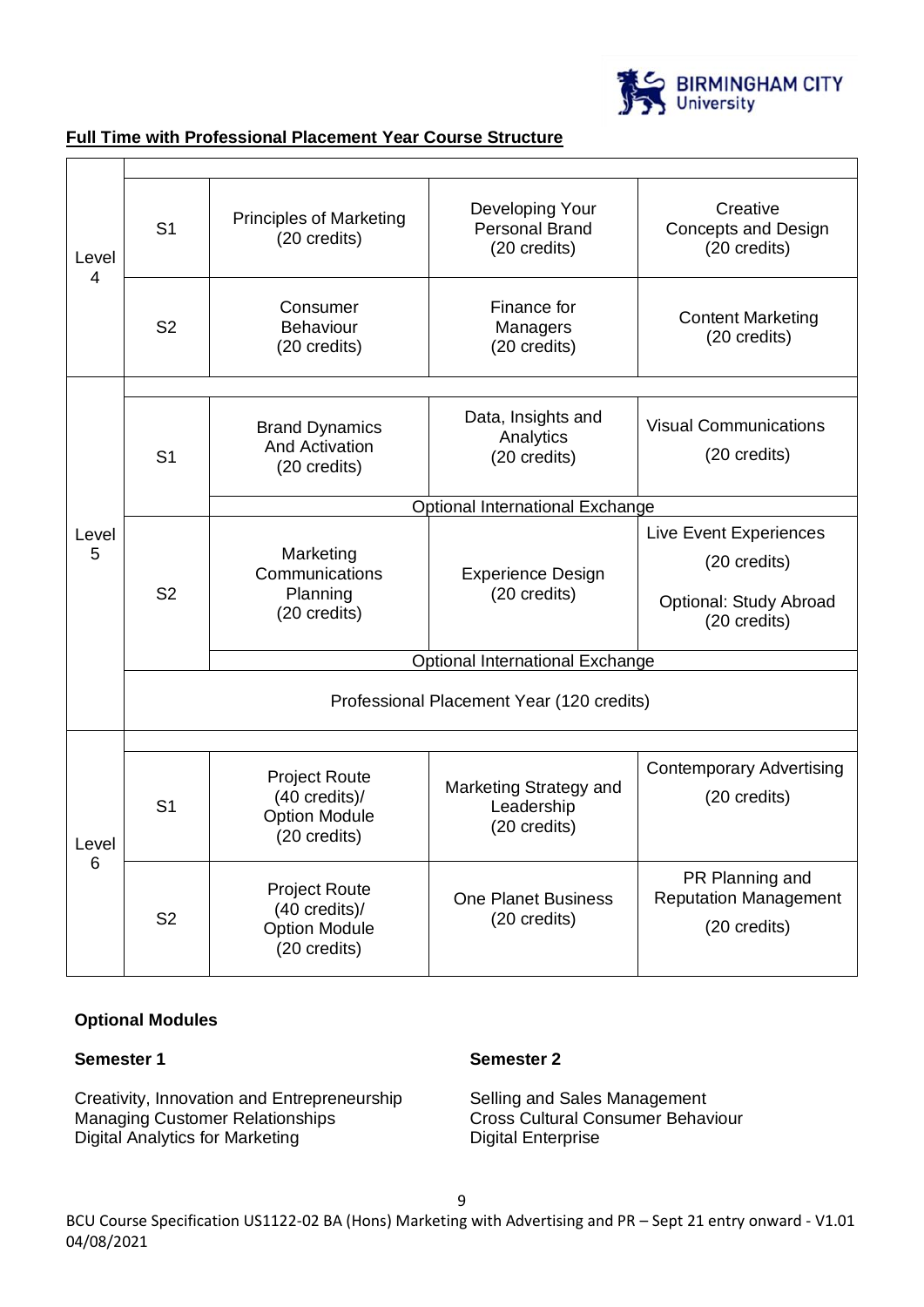

## **Part Time Structure**

| Year 1                                                                | Semester 1 | L4 Introduction to Creative Concepts<br>and Design<br>(20 credits)                                 | L4 Principles of Marketing<br>(20 credits)                       |  |
|-----------------------------------------------------------------------|------------|----------------------------------------------------------------------------------------------------|------------------------------------------------------------------|--|
| L4 Consumer Behaviour<br>Semester 2<br>(20 credits)                   |            |                                                                                                    | L4 Finance for Managers<br>(20 Credits)                          |  |
| Year <sub>2</sub>                                                     | Semester 1 | L4 Developing Your Brand<br>(20 Credits)                                                           | L5 Data, Insights and Analytics<br>(20 credits)                  |  |
|                                                                       | Semester 2 | L4 Content Marketing                                                                               | <b>L5 Marketing Communications</b><br>Planning<br>(20 credits)   |  |
| Year <sub>3</sub>                                                     | Semester 1 | L5 Brand Dynamics and Automation<br>(20 credits)                                                   | <b>L5 Visual Communications</b><br>(20 credits)                  |  |
|                                                                       | Semester 2 | L5 Experience Design<br>(20 credits)                                                               | L5 Live Event and Experiences<br>(20 credits)                    |  |
|                                                                       | Semester 1 | L6 Marketing Strategy and Leadership<br>(20 credits)                                               | L6 Contemporary Advertising<br>(20 credits)                      |  |
| Year 4<br><b>L6 One Planet Business</b><br>Semester 2<br>(20 credits) |            |                                                                                                    | L6 Public Relations and Reputation<br>Management<br>(20 credits) |  |
| Year <sub>5</sub>                                                     | Semester 1 | L6 Project Route (40 credits)<br>(or 2 x 20 Level 6 credit option modules, one from each Semester) |                                                                  |  |
|                                                                       | Semester 2 |                                                                                                    |                                                                  |  |

## **Optional Modules**

## **Semester 1**

Creativity, Innovation and Entrepreneurship Managing Customer Relationships Digital Analytics for Marketing

## **Semester 2**

Selling and Sales Management Cross Cultural Consumer Behaviour Digital Enterprise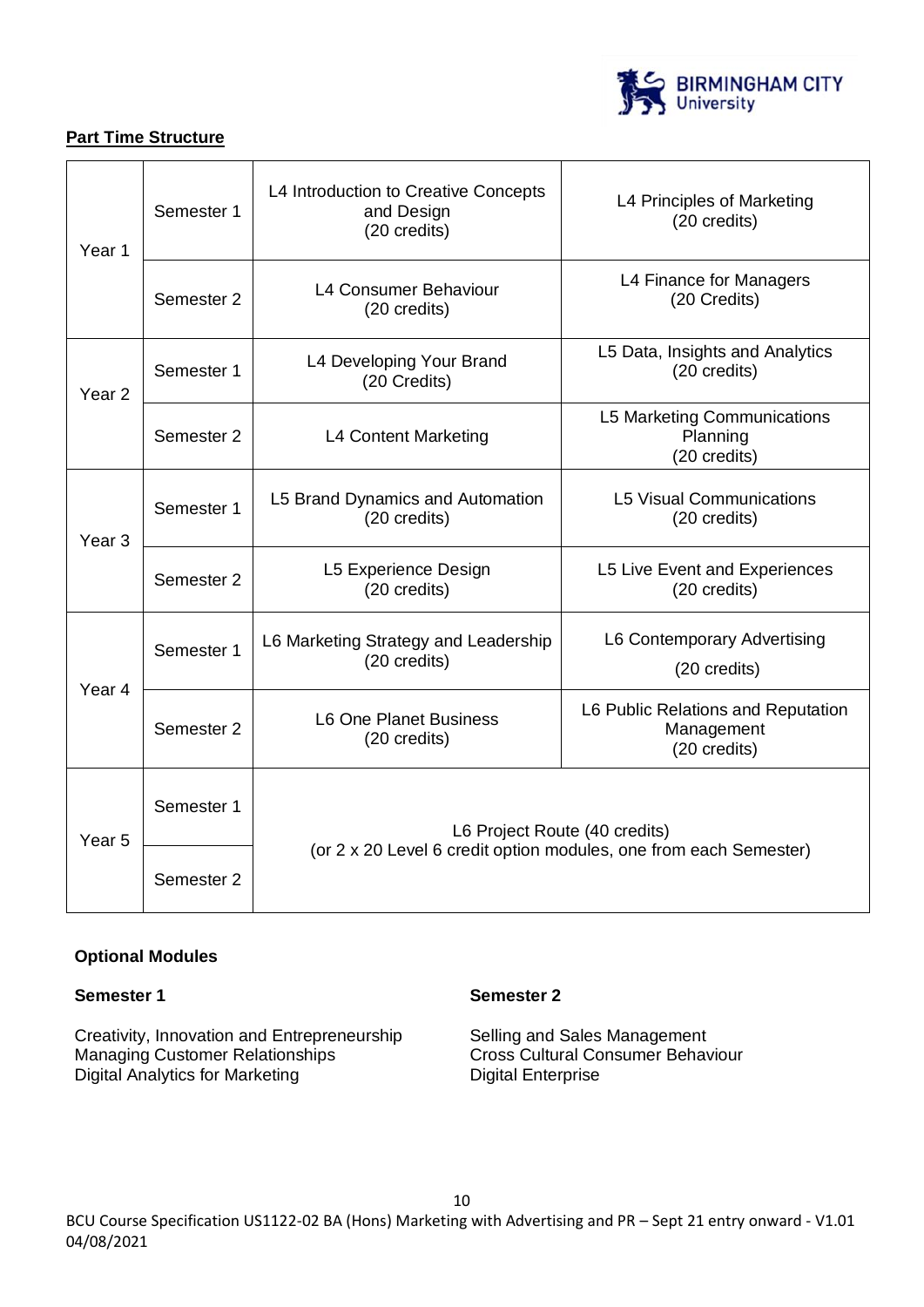

### **Level 6 (Year 3) Project Routes**

|                | Level 6 Project Routes(s) – You are required to choose one project route |                                                   |                                                   |                                           |                                     |                                             |                                                                                                                                                               |
|----------------|--------------------------------------------------------------------------|---------------------------------------------------|---------------------------------------------------|-------------------------------------------|-------------------------------------|---------------------------------------------|---------------------------------------------------------------------------------------------------------------------------------------------------------------|
|                | Route 1                                                                  | Route 2                                           | Route 3                                           | Route 4                                   | Route 5                             | Route 6                                     | Route 7                                                                                                                                                       |
| S1             |                                                                          |                                                   |                                                   |                                           |                                     |                                             | <b>Business Research</b><br>Methodology and<br>Practice                                                                                                       |
| S <sub>2</sub> | <b>Business</b><br>Advice<br>Project<br>(Major)                          | <b>Business</b><br>Research<br>Project<br>(Major) | <b>Business</b><br>Start-Up<br>Project<br>(Major) | Community<br>Advice<br>Project<br>(Major) | Employability<br>Project<br>(Major) | Economics<br>Research<br>Project<br>(Major) | $1_{-}$<br><b>Business</b><br>Research<br>Project<br><b>OR</b><br>2. Business<br>Start-up<br>Project<br><b>OR</b><br>Community<br>3.<br><b>Advice Project</b> |

### **13 Overall Student Workload and Balance of Assessment**

Overall student *workload* consists of class contact hours, independent learning and assessment activity, with each credit taken equating to a total study time of around 10 hours. While actual contact hours may depend on the optional modules selected, the following information gives an indication of how much time students will need to allocate to different activities at each level of the course.

- *Scheduled Learning* includes lectures, practical classes and workshops, contact time specified in timetable
- *Directed Learning* includes placements, work-based learning, external visits, on-line activity, Graduate+, peer learning
- *Private Study* includes preparation for exams

The *balance of assessment* by mode of assessment (e.g. coursework, exam and in-person) depends to some extent on the optional modules chosen by students. The approximate percentage of the course assessed by coursework, exam and in-person is shown below.

### **Level 4**

#### **Workload**

### **18% time spent in timetabled teaching and learning activity**

| <b>Activity</b>          | <b>Number of Hours</b> |
|--------------------------|------------------------|
| Scheduled Learning       | 216                    |
| <b>Directed Learning</b> | 360                    |
| <b>Private Study</b>     | 624                    |
| Total Hours              | 1200                   |